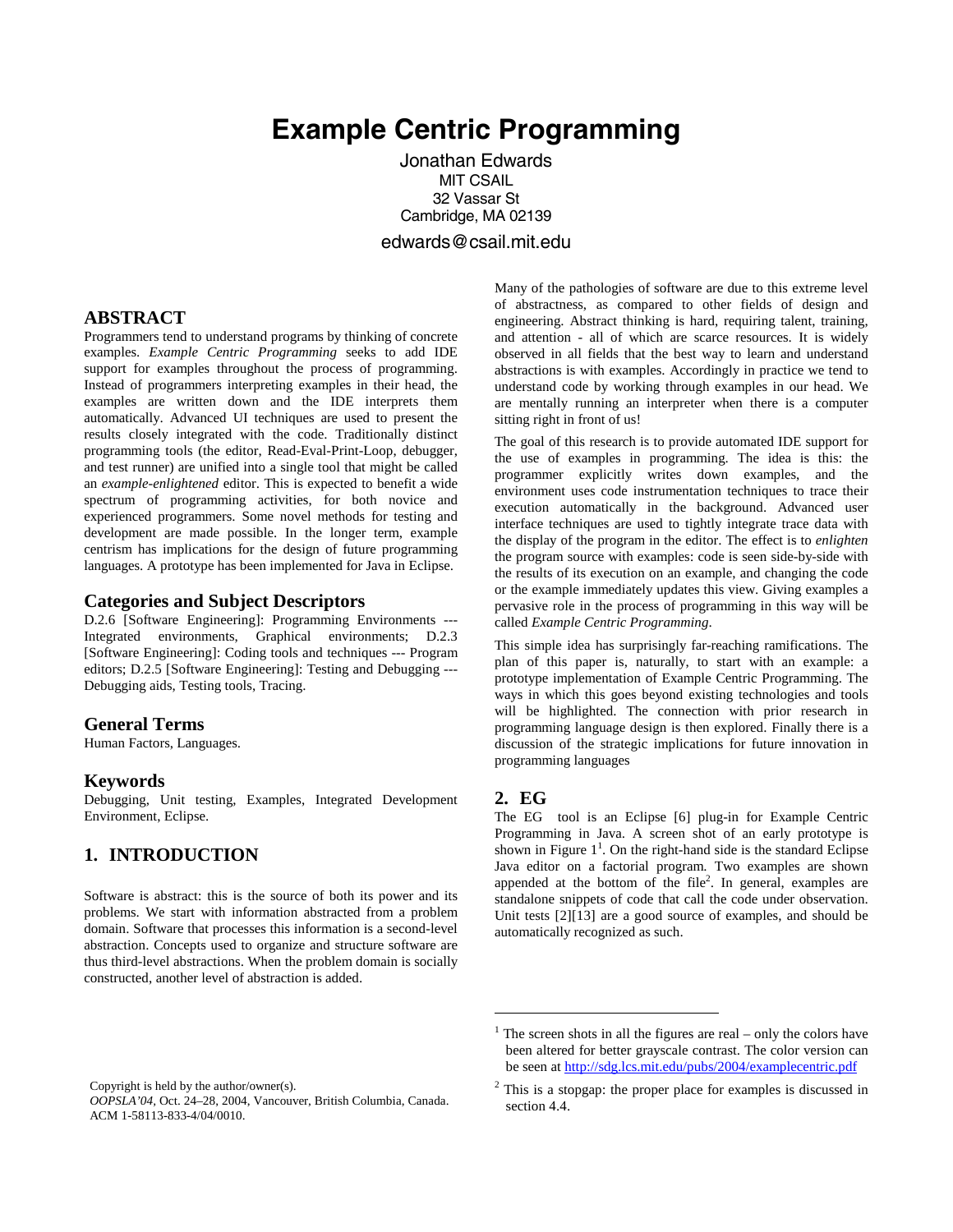<span id="page-1-0"></span>

**Figure 1. Example Viewer** 

On the left-hand side of the screen shot is the example view provided by the EG plug-in. This view uses a familiar outline GUI to present a tree-structured trace of the execution of the examples. There are two kinds of lines in the outline: one shows the result of evaluating an expression or statement in the source, and has the form <source> » <value>. The other kind of line records a call to a constructor or method, and has the form call <name>. A source expression that causes a traced call will be recorded in two lines: the call followed by the (non-void) returned value.

The outline can be expanded to show the details of a call (by clicking on the "+" icon in the standard way), as has been done in [Figure](#page-1-0) 1 for the first example. Indented under a call are all the traces from the execution of that method or constructor, in the precise order in which they actually executed. Additional lines are prefixed to display the value of each formal argument bound in the call. The recursive call has also been expanded in Figure 1.

Clicking in the outline selects and highlights the line under the mouse. Simultaneously, the corresponding fragment of the source code is highlighted in the editor, either an expression or a method name. The up and down arrow keys move the outline selection forward and backward in time, with synchronized highlighting in the source code. This is somewhat like single-stepping in a debugger, with the added ability to step backwards (not to mention the ability to see the actual values of expressions, lacking in virtually all debuggers).

Control flow is shown in the source with a gray background on code that is skipped, as in the else clause in [Figure 1.](#page-1-0) Control flow can vary between different calls to the same method – the selected line in the example view picks out the context of the specific call being visualized<sup>[3](#page-1-2)</sup>. Hovering the mouse over an expression in the source will bring up a transient window showing the value of that expression. Mouse hovers are contextual to the example view in the same way as the control flow annotation.

There is another level of outline structure not shown in the screenshot (because it has not yet been implemented), which is that lines reporting object values can be expanded to see the fields of the object. Likewise the values of these fields can be expanded,

 $\overline{a}$ 

arbitrarily traversing the heap. Note that the values displayed by drilling down into the heap in this manner are all synchronized with the global state at that point in the execution trace. Exploring the same or a different object can be done at another point in the trace to see the global state at a different time. It is a strict law of the visual metaphor that time flows downward in the example view. The example view allows you to see multiple times at once – rather than the "peephole" of debugging-style interfaces, it presents the whole panorama of history.

<span id="page-1-1"></span>

**Figure 2. Exceptions** 

Exceptions are visualized as a special kind of value. [Figure 2](#page-1-1) is a snapshot taken after adding another example:  $factorial(-1)$ . Lines reporting exceptions in the example view have the form <source> throws <exception>. Exceptions and their corresponding source in the editor are highlighted in magenta. Figure 2 shows the result of expanding several of the calls tracing back the origin of the exception, and hovering the mouse to see the full exception value. This particular exception is automatically thrown when an example executes too long. Note how the source view annotation shows exactly what part of the expression threw the exception, and which parts were consequently skipped.

The GUI shown so far is an early prototype needing much further development. Extraneous information needs to be filtered out. More fundamentally, there is a need to explore alternatives to the split-screen approach that could provide a single integrated view: either merging code into the execution traces, or merging execution data into the code view. This is a major challenge for continuing research.

# **3. BEHIND THE CURTAINS**

What is really going on here is that the set of examples is being executed in the background in a specially instrumented interpreter (BeanShell [\[1\]\)](#page-6-3) running in a tethered Java VM. The architecture is shown in [Figure 3.](#page-2-0) Any change to the code will cause an automatic re-execution after a set idle time. Syntax errors are treated similarly to exceptions.

<span id="page-1-2"></span><sup>3</sup> Control flow can also be displayed aggregating all calls to a method, highlighting code not executed in any example. This visualizes example coverage.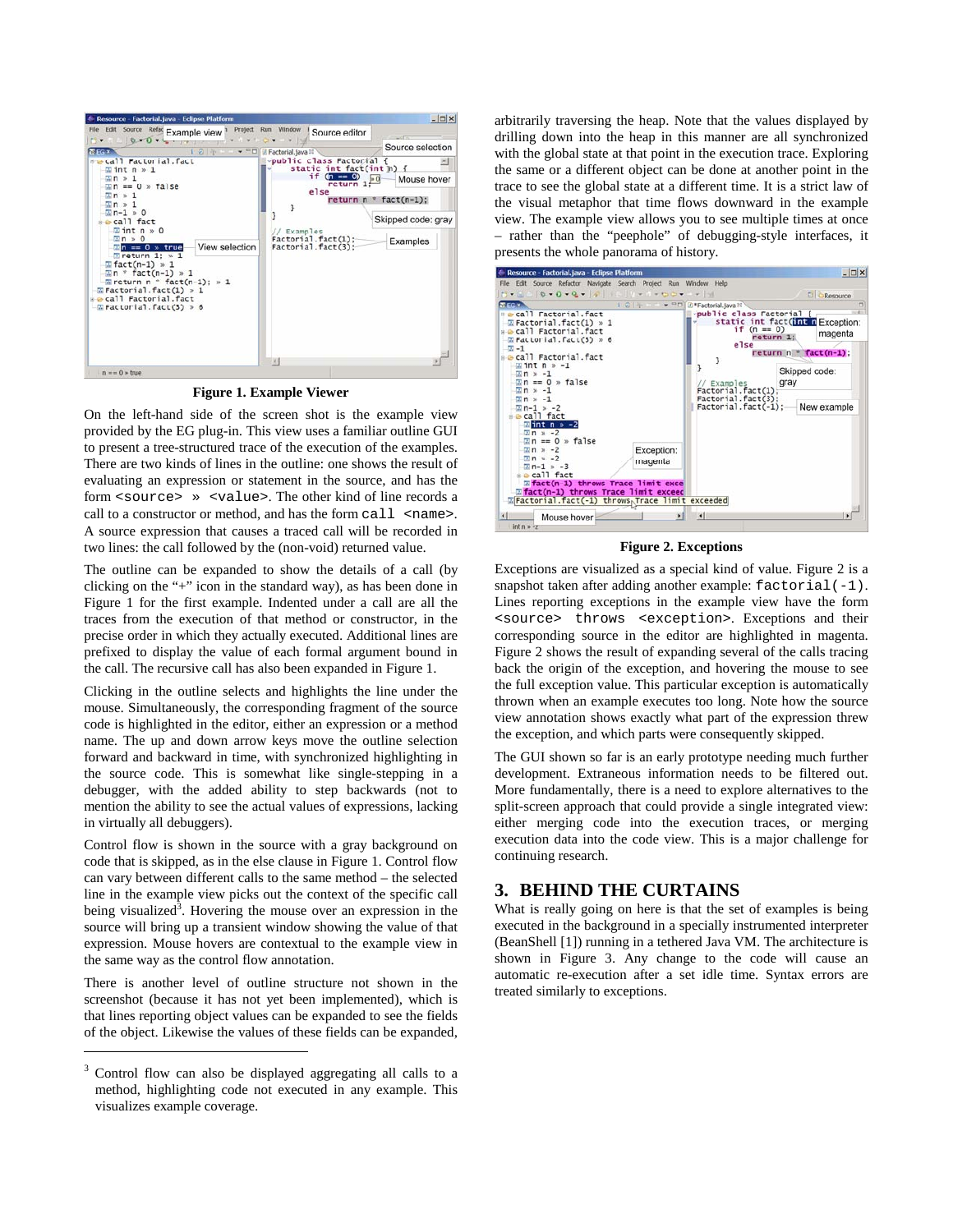<span id="page-2-0"></span>

#### **Figure 3. Architecture**

The instrumented interpreter emits a stream of trace information about every expression evaluated in the subject code. Initially only the class associated with the example is traced, not external code such as in the Java libraries. Such calls to external code will trace just the fact of their execution and their return value. However the user can still expand such external calls in the outline, just as if a detailed trace was available. When that occurs the example is re-executed with the external class traced and the additional results displayed as if they had been present all along. This depends on examples executing largely deterministically<sup>4</sup>, which seems a reasonable expectation for an example.

The same strategy is used for exploring state. Only the toString() values of objects are recorded by default. Expanding the displayed value in the outline causes extra instrumentation to be added to the execution in order to dump out the contents of the object at that point. This projects the illusion that the complete details of execution and state are present when in fact only the minimum necessary is being recorded. The idea of incremental on-demand instrumentation was first used by Tolmach and Appel for ML [\[1\].](#page-7-0) The technique is here extended to side-effects and mutable state by focusing solely on deterministic executions.

An instrumented interpreter suits the needs of this prototype research, and perhaps even the needs of student programmers, but it is likely that a byte-code based instrumentation technique will be required to scale up to industrial-strength programming.

## **4. IMPLICATIONS**

 $\overline{a}$ 

Example centrism has implications for the entire spectrum of programming activities, for both novice and experienced programmers. These are explored in the following sub-sections.

## **4.1 Teaching with Examples**

It seems reasonable to expect that an example centric environment would be a useful teaching tool. Examples are central to many approaches to teaching [\[12\],](#page-6-4) and are featured in programming textbooks. Amazon lists dozens of "*<Language>* Programming by Example" titles. Programming environments tailor-made for teaching attempt to make the execution of examples as immediate and visual as possible [\[7\]](#page-6-5)[\[8\]](#page-6-6)[\[15\].](#page-6-7) Example Centric Programming plays directly into all of these trends.

## **4.2 Example Centric Debugging**

In Example Centric Programming, debugging becomes a straightforward matter of inspection, at least for examples and tests and any automatically reproducible problem. You simply "browse to the bug". There is actually nothing new in the backend technology being used to trace example execution: it has all been done before in experimental debuggers [\[3\]](#page-6-8)[\[15\]](#page-6-7)[\[23\]](#page-7-1)[\[20\].](#page-7-2) Zstep [\[25\]](#page-7-3) also annotated source with a single moving value window. What is new here is the application of this technology "outside the box" of a debugger.

A debugger is used in a different mode than the editor – first you edit your code, then you switch to the debugger and manually run the code with some inputs. The debugger presents an entirely different UI and mode of interaction than the editor. The goal here is to eliminate this mode-switching by unifying the debugger and editor into a single tool with a consistent UI. This can be described as an *example-enlightened* editor.

In addition to sidelining the debugger, this approach supplants the need for a Read-Eval-Print-Loop: the canonical exploratory UI to an interpreter. Expressions typed into a REPL are instead now just example snippets in a source file, with their results appearing in the example view rather than inserted into the transcript. Results are automatically refreshed whenever the code changes, which avoids the hidden pitfalls of anachronistic definitions [\[7\].](#page-6-5)

As will be discussed below, the need for a separate test-runner tool is also eliminated. Tests, seen as examples, are continuously run while programming, and test failures are resolved by inspecting their execution rather than firing up a debugger.

The unification of these tools is not an accident: debuggers, REPL's, and test-runners are the tools conventionally used to help make programs concrete. Debuggers let us observe the internals of an execution, while REPL's let us easily try out executions to see their results, and tests are a way of tying the program to concrete specifications. Unifying these tools with the editor enables synergies between them and reduces mode-switching overhead, improving the focus and flow of programming.

## **4.3 Example Centric Testing**

There is a close connection between Example Centric Programming and Unit Testing [\[13\]\[](#page-6-2)[2\].](#page-6-1) Unit tests can serve as examples. More deeply, unit testing and example centrism share the goal of anchoring abstractions to concrete reality. Unit testing does this by repeatedly testing code for conformance at a finegrained level. Example centrism additionally uses visualization techniques to make code semantics more concrete. The benefit to practitioners of unit testing is to expose the details of how tests execute, and to help debug them. Even better, writing tests is made easier, in the following way.

<span id="page-2-1"></span><sup>4</sup> An example of innocuous non-determinism is the internal object identifiers exposed by Java in the Object.toString() method. They may change on each execution, and affect hash table keys, but do not affect the observable execution of examples.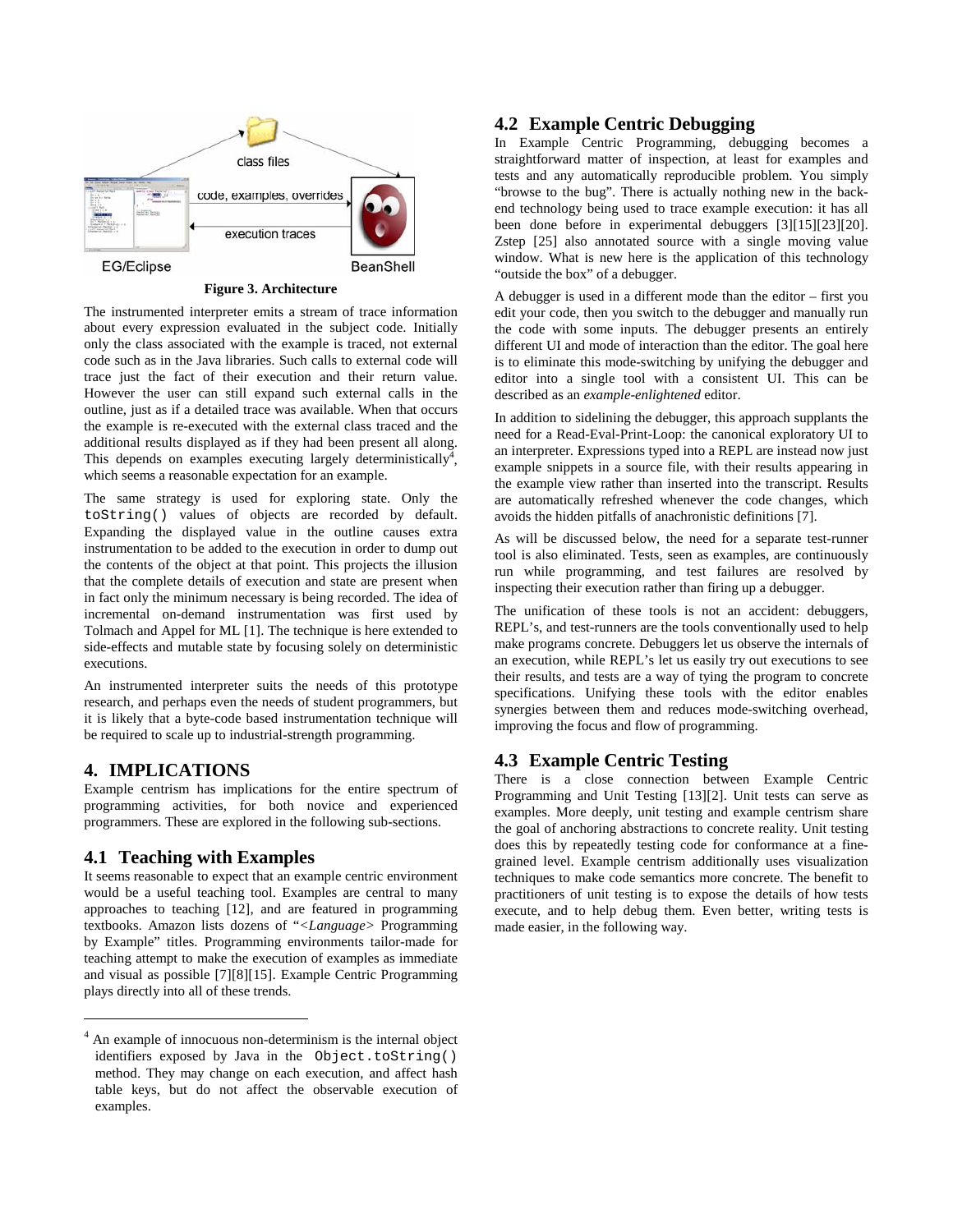<span id="page-3-0"></span>

**Figure 4. Assertions**

From a right-click menu any value shown in the example view can be declared as an *assertion*. This means that the current value is frozen, and is expected to remain constant subsequently. Assertions that are satisfied display in green, whereas violated assertions are in red, and include the details of the mismatch. The source of a violated assertion is also highlighted in red in the editor. [Figure](#page-3-0) 4 shows the result of converting the examples into assertions and introducing a bug into the code that violates one of them. *Assertions are unit tests grown from examples*.

Assertions provide the same immediate feedback as Auto-testing [\[10\]](#page-6-9) and Continuous Testing [\[20\].](#page-7-2) More importantly, they eliminate the need to hand-code checks in tests. A common complaint about unit testing is that it feels like writing the code twice: it is necessary to construct the expected result in each test in order to compare it with the actual result. Tests can be very redundant code. Assertions allow each example to be gotten to work once and then frozen into a unit test. The end result is to make unit testing lighter-weight, and user-friendly. Similar goals for testing spreadsheets are the subject of WYSIWYT (What You See Is What You Test) [\[20\].](#page-7-2) 

## **4.4 Deep Testing**

 $\overline{a}$ 

Assertions are contextual – they apply to a specific point in the traced execution tree of a specific example. For this purpose the execution trace can be thought of as a tree of code regions, each being an expression or statement, with each parent in the tree being a call site. The location of an assertion in the tree is a path of nested calls leading from one example to the expression being asserted. Code edits conserve these code regions, allowing assertions to persist through edits that do not affect their execution<sup>[5](#page-3-1)</sup>.

A consequence of the persistent contextuality of assertions is that they can be made deep inside the code. Conventional unit testing is "black-box" – it can only work through the API. Deep assertions allow intrusive "glass-box" testing, where it is possible to probe the internal workings of the code.

The dual of an assertion is an *override*, which sets the value of some code expression to be the value of a different expression. As with assertions, this is bound to a specific location in the

execution tree, so that it applies to one specific call frame. Overrides can be used to simulate external systems for a test. The conventional solution for this is to build a mock-up of the external system that behaves in a certain canned fashion just as the external system would [\[18\].](#page-6-10) Mock-ups can become complicated, particularly when their behavior must vary depending on the test or the call site.

Overrides permit a simpler ad-hoc solution: hard-wire the values seen at the interfaces to the external system, even if they are deep inside the tested code. In other words, "Mock Interfaces" instead of Mock Objects. Deep assertions and overrides are novel capabilities for testing, and will be explored in subsequent research.

A question that has been ignored so far is exactly where assertions and overrides are stored. To serve in testing they must persist with the source itself. But as described above, they are contextual to specific locations in the execution trace of an example. The solution is to reify example execution traces into persistent metadata associated with source files. Assertions and overrides are embedded into this metadata. In fact the example source code itself should also be stored in this metadata, rather than the current stopgap implementation of letting them be vagrant code snippets in the source.

A common solution for associating tests with code is to embed them in nearby comments – perhaps first done in Poplar [\[19\].](#page-6-11) This approach suffers from the disadvantage that the tests become opaque to normal code support features in the IDE, such as syntax coloring, incremental compilation, and debugging. An alternative approach, taken in JUnit [\[13\],](#page-6-2) is to put tests into a parallel class hierarchy using naming conventions. This approach has the disdvantages of weighing down tests with boilerplate wrapper code, and also making the connection between testing and tested code distant and implicit. The approach taken by Example Centric Programming is to turn example executions into a new kind of program artifact associated with source code, within which examples, tests, assertions, and overrides live like annotations to the source (more strictly speaking, as annotations to example executions of the source).

# **4.5 Example-Driven Development**

Up to this point the discussion has been about how examples can assist reading and testing code. It is even more important to examine how they can assist writing and modifying code, which is the heart of programming. *Example-Driven Development* starts with a set of well-chosen examples (which not coincidentally is also a good way to specify a program, sometimes called use cases). The code can then be written using these examples as a guide. A set of tools is provided to assist in this process, dividing it into a series of small, simple steps.

<span id="page-3-1"></span> $<sup>5</sup>$  See the discussion of "orphans" in section 4.5 for the other case.</sup>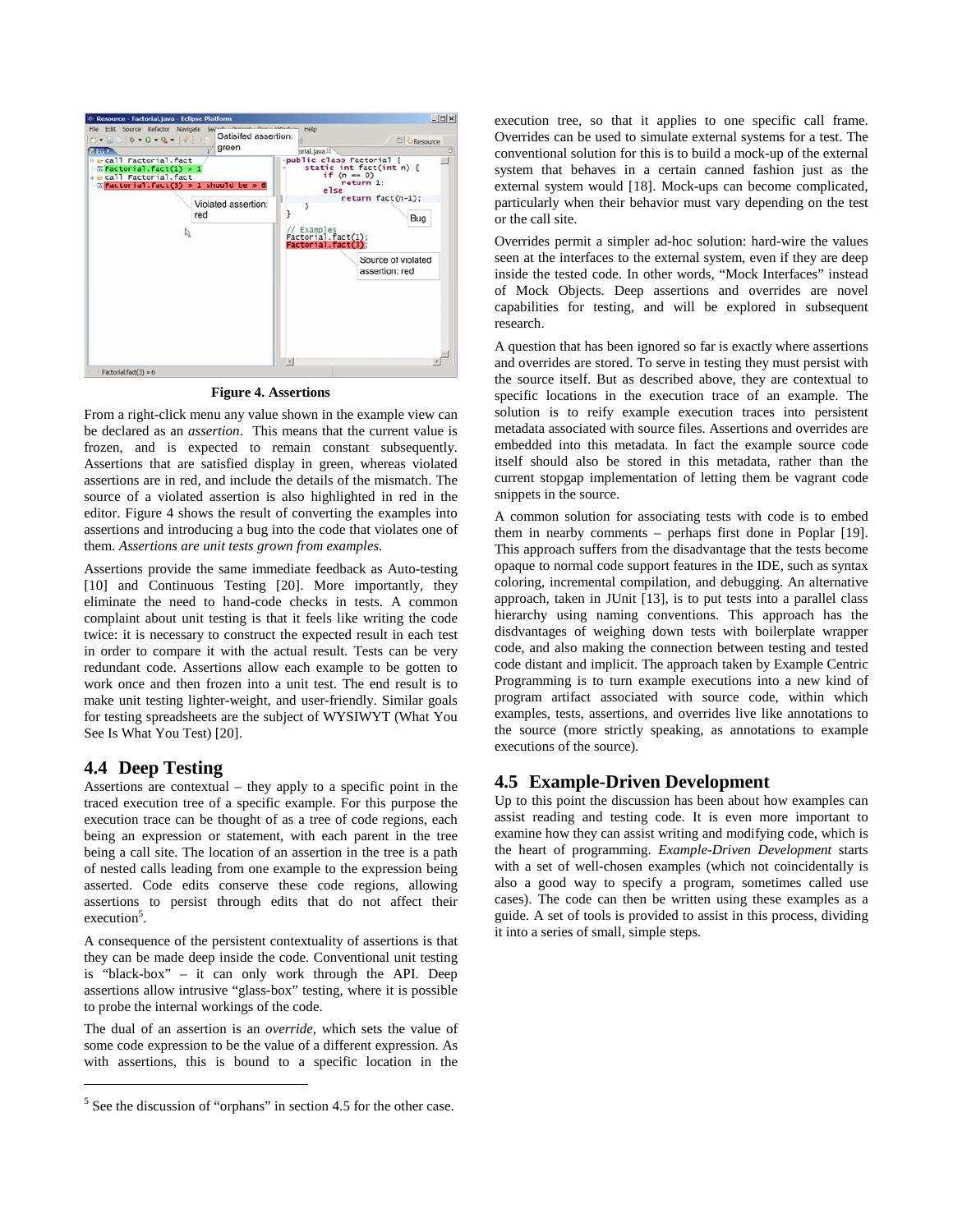<span id="page-4-0"></span>

**Figure 5. Overrides** 

To start with, a stub method is generated that just returns the special literal "\_", which throws an exception when evaluated. The programmer writes some well-chosen examples that call the method. The trace of these examples will show the undefined value exceptions thrown by the "\_". These are then overridden by the programmer to the correct values for each example. The result at this point is shown in [Figure 5.](#page-4-0) Note that the overrides are in red, signaling that there is work to be done (overrides are green when the overridden expression has the same value as the override).

The examples now all return the correct values, though only because the vacuous stub code has been manually overridden to do so. The technique of Example-Driven Development is to grow the code "outside-in" from these working examples. Overrides are converted into real code in a series of transformation steps that preserve the behavior of all the examples. This is similar to the way that refactorings [\[9\]](#page-6-12) restructure code while preserving its semantics. These transformations are called *assimilations*, two of which are discussed here: *conditionalization* and *generalization*.

<span id="page-4-1"></span>

**Figure 6. Conditionalization** 

Conditionalization is used to differentiate examples from each other, declaring that they take different code paths at some point. This is done by invoking the conditionalization command from a right-click on an override. [Figure 6](#page-4-1) shows the result of conditionalization of the first override, which is the base case of the recursive function. The statement being overridden, "return \_", has been cloned, with the "\_" replaced by the expression from the override, "1". That override has been deleted. The original statement and its clone are gated by a new if statement testing the special literal "\_false", which always returns false when evaluated. The "\_false" is overridden to true in the originally selected example to force the correct branch to be taken in that case.

As can be seen, all of the examples execute with unchanged results. The example containing the selected override now takes a different code path, and its return value is now real code rather than an override. A new override forcing the correct branch has been introduced in exchange. The net gain is that conditional structure has been introduced into the code, where only undifferentiated examples existed before. The conditionalization assimilation took care of all the clerical work involved – inserting boilerplate code and adjusting overrides, while guaranteeing unchanged example behavior. A new obligation has been made to write the code of the conditional test, but this task has been deferred till latter. Breaking up the mental effort involved in programming into simpler distinct steps is a big win for the programmer.

<span id="page-4-2"></span>

**Figure 7. Generalization**

The generalization assimilation is used next to replace dummy code with real code. It is called generalization because the new code is constrained to execute equivalently to the way the old code (as overridden) does in each example. This process will be detailed for the case of "\_false". Generalization is invoked from a right-click on any trace of that expression. This action causes all the traces of that expression in all examples to have their current values asserted. The exception to this is when the expression is overridden, as in the base case example. These overrides are left in place. A dialog is opened to prompt the programmer to replace the expression being generalized<sup>6</sup>[.](#page-4-3) The state at this point is shown in [Figure 7.](#page-4-2) 

1

<span id="page-4-3"></span> $6$  A better UI design would be non-modal, with a list of multiple pending generalizations.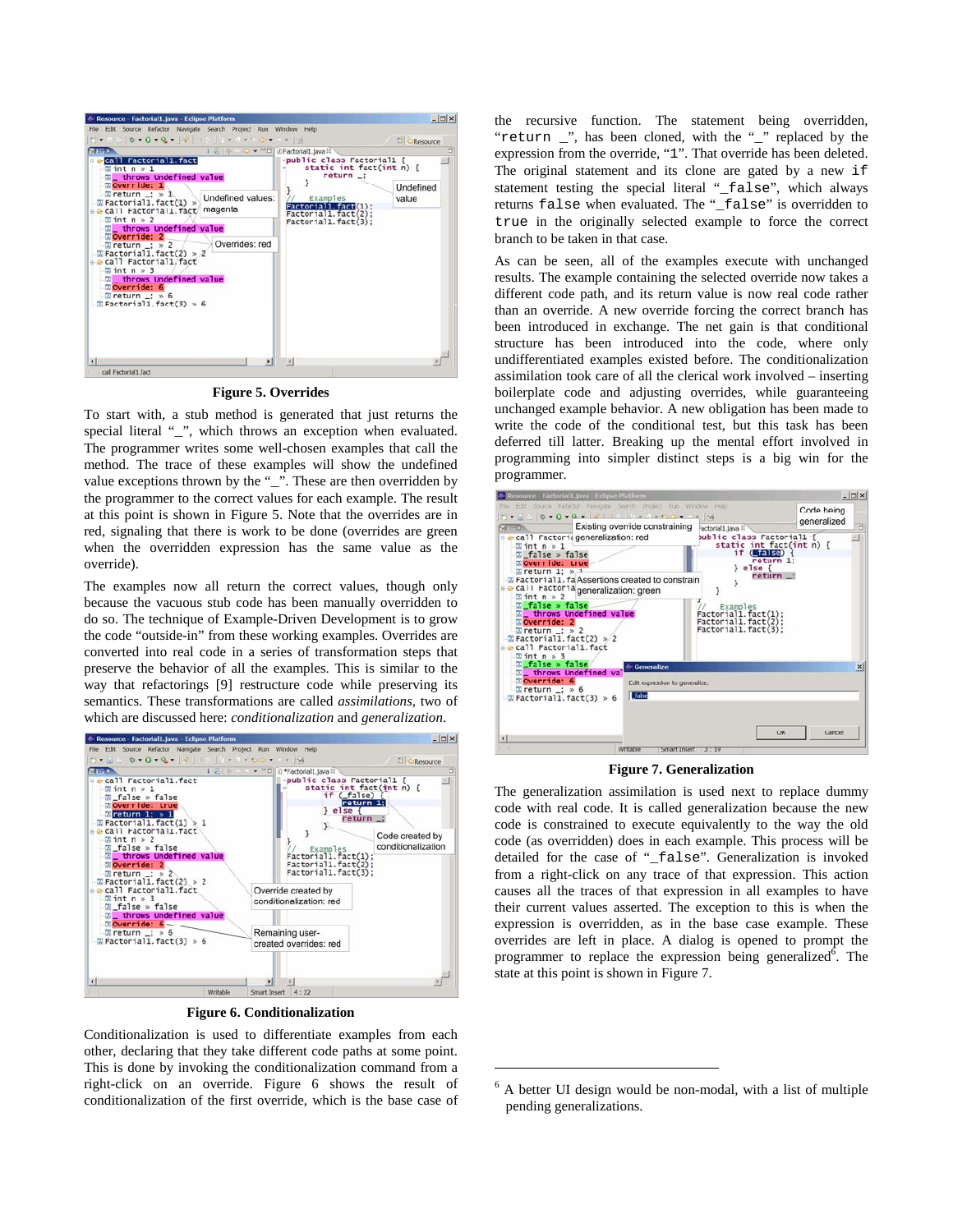<span id="page-5-0"></span>

| <b>MENT</b>                                                                                                                                                                                                                                                  | $-10 - 0 - 0 - 4$ $- 7 - 10 - 10 - 10$                                                               |                                                                                                 |          | Resource |          |
|--------------------------------------------------------------------------------------------------------------------------------------------------------------------------------------------------------------------------------------------------------------|------------------------------------------------------------------------------------------------------|-------------------------------------------------------------------------------------------------|----------|----------|----------|
| e eall Factorial1. fact<br>$\pi$ int n » 1<br>$\pi$ n » 1<br>$n<3$ $\ge$ true<br>Noverride: true                                                                                                                                                             | 1 2 + □□ B *Factorial1.java H<br>Satisfied generalization<br>constraints: green                      | -public class Factorial1 {<br>static int fact(int n) {<br>if (n < 3)<br>return 1:<br>$le$ lse { |          |          |          |
| $\sqrt{2}$ return 1: $\sqrt{2}$ 1<br>$E$ Factorial1.fact(1) » 1<br>call Factorial1. fact<br>$\pi$ int n » 2<br>$\pi n \gg 2$<br>$\sqrt{m}$ return 1: $\sqrt{m}$ 1<br><b>MORPHANED:</b><br><b>MORPHANED: Override: 2</b><br>$\sqrt{2}$ Factorial1.fact(2) » 1 | constraint: red<br>$\sqrt{2}$ n<3 » true should be » false<br>_ throws Undefined value               | Violated generalization<br><b>Examples</b><br>Orphaned traces:<br>yellow                        | return : | r,       |          |
| call Factorial1.fact<br>$\pi$ int n » 3<br>$\pi n \times 3$<br>$mnc3$ » false<br><b>M</b> throws Undefined val <b>RS</b><br><b>EQverride: 6</b><br>$\overline{z}$ return $\overline{z}$ $\overline{z}$ 6<br>$\overline{z}$ Factorial1. fact(3) » 6           | <b>Generalization failed</b><br>1 unsatisfied assertions/overrides.<br>Edit expression to try again. |                                                                                                 |          |          | $\times$ |

**Figure 8. Failed generalization**

The new assertions, together with the existing overrides, serve as constraints on any new generalized code, testing that it really executes the same in all cases as the old code. If the programmer mistakenly violates one of these constraints they will turn red and an error dialog will be opened to prompt a resolution. An example of this is shown in [Figure 8.](#page-5-0) When a code generalization satisfies its constraints the (now green) assertion/override constraints are optionally deleted. The crucial benefit of the generalization assimilation is the hand-holding it provides the programmer to ensure that the new code really does generalize the behavior of the old code/overrides.

Note in [Figure 8](#page-5-0) the two trace lines in yellow prefixed by "ORPHANED". The erroneous conditional expression caused the wrong branch of the if statement to execute, so the override of "\_" to "2" did not execute as expected. Overrides and assertions that fail to execute are called *orphans*, and are kept in the execution view until their destiny is resolved. In this case a subsequent correction to the conditional expression will cause the orphans to be automatically repatriated. In the case of permanent orphans created by intentional changes of control flow, manual intervention is required to resolve the situation, which can be as simple as dragging and dropping them to a new location in the execution trace.

Two generalizations are required to complete the example driven development of this program: generalizing "\_false" to be " $n < 2$ ", and generalizing "\_" to be " $n *$  fact( $n-1$ )". Once the code is fully generalized, assertions can be added to test it henceforth. The final state is shown in [Figure 9.](#page-5-1) Note that the programmer still had to write the key snippets of code: generalization holds their hand, but doesn't try to think for them. This is in contrast to research in Programming by Example [\[5\]](#page-6-13)[\[17\],](#page-6-14) which uses various machine learning techniques to automatically write a program from examples. The two approaches may naturally complement each other: generalization assimilations could offer the programmer a set of induced guesses to pick from.

<span id="page-5-1"></span>

**Figure 9. Completed generalizations**

In summary, Example-Driven Development tackles the difficulty of programming with a strategy of divide-and-conquer. This is in the same spirit as Test-Driven Development [\[2\],](#page-6-1) in which programming is guided by incrementally satisfying tests. Example-Driven Development provides IDE support for this process, assisting and amplifying it. Examples provide a kind of *scaffolding* for the program under construction. Overrides are a way to temporarily stage behavior within examples without having to first make design decisions about the general code expression and exact control-flow position. Assimilations help evolve the program by dividing large mental leaps of abstract thought into a sequence of simple assisted steps.

Note that a program in the midst of Example-Driven Development is in a curious state. It is not runable, nor even compilable outside the EG tool. It consists not only of fragmentary source code but also the overrides and assertions annotated into its example executions. These annotations serve to create example-specific variants of the program. A program in this state is a novel kind of artifact: it is essentially poised midway between the concrete reality of examples and the pure abstraction of a finished program. It is a *partial abstraction*. Like an informal sketch, it is inconsistent and incomplete, yet it is also a precisely specified formal artifact with automated tool support. Partial abstraction seems to offer a bridge between the informal and the formal. This intriguing idea warrants further investigation.

# **5. EXAMPLE CENTRIC LANGUAGES**

Example Centric Programming attempts to improve programming by making it more concrete. This is not a new idea: it has also inspired a variety of programming language research. Self [\[23\]\[](#page-7-1)[26\]](#page-7-4) eloquently and elegantly espoused concreteness and immediacy in the union of programming language and environment. Some of the research in Programming By Example [\[5\]](#page-6-13)[\[17\]](#page-6-14) has a similar motivation. Visual programming languages inspired by spreadsheets [\[4\]](#page-6-15)[\[14\]](#page-6-16) have attempted to make program execution concrete with continuous data-flow semantics. VisiProg [\[11\]](#page-6-17) was an early attempt with the same goal for limited uses of Basic. The common thread in all this research is the goal of *concrete code*: connecting abstract code to concrete reality.

Example Centric Programming partially realizes this idea within a conventional language via an IDE. The run-time semantics of the language are not affected, but in the restricted programming-time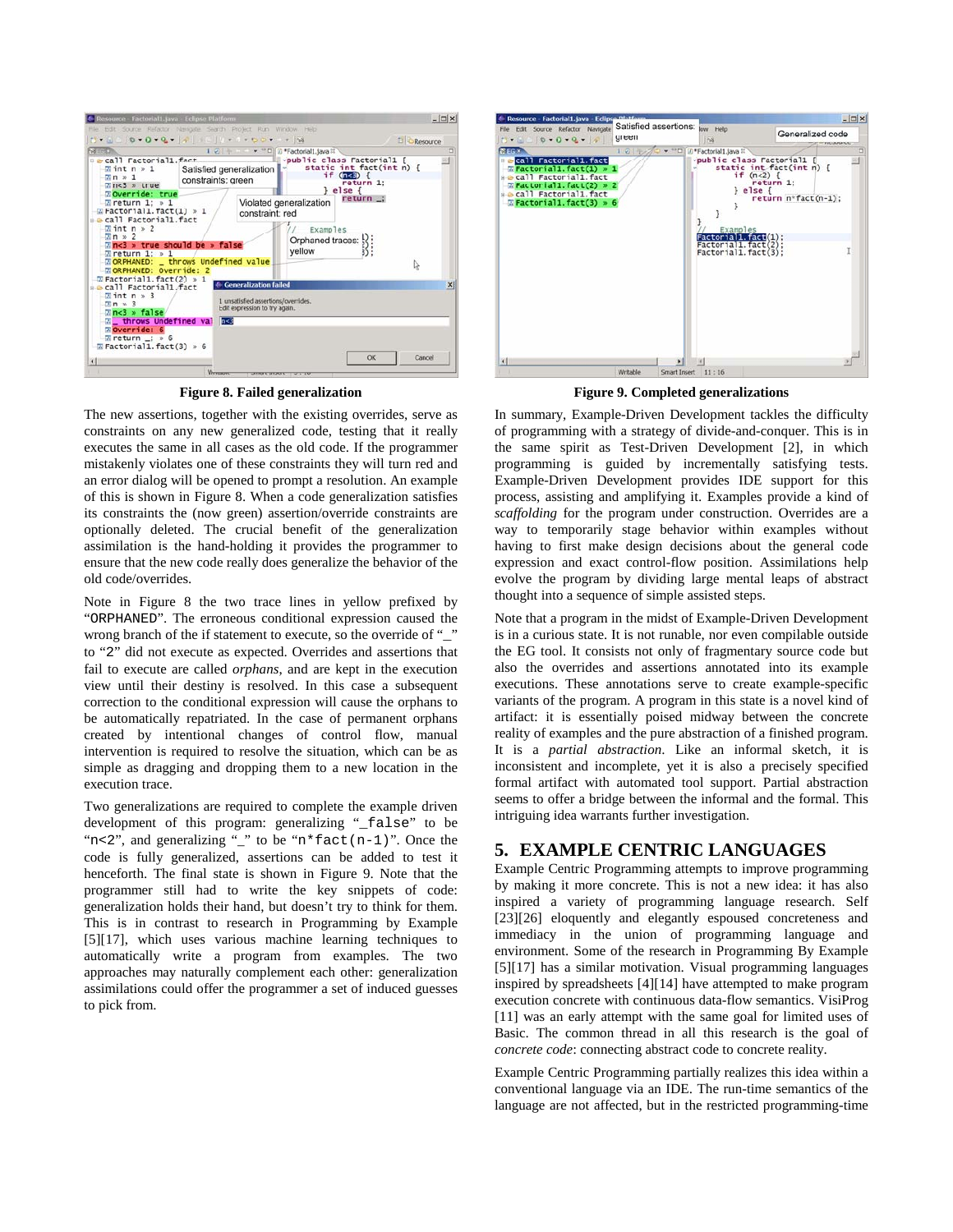world of examples, Java is made concrete. It turns out that this partial realization still provides significant practical benefits. This is not an accident: Example Centric Programming is intended to be a "Trojan Horse" for a truly concrete programming language.

Ultimately, a new programming language is required. Adding layers of tools can only increase complexity – eventually there must be simplification. An IDE can not go beyond programming-time, and will inevitably reveal imperfect seams<sup>7</sup>[.](#page-6-18) What is needed is a language designed to be example centric from the ground up.

An example centric IDE can foster language progress in two ways. First, by proselytizing example centrism as a practical programming tool for a mainstream language, the gate is opened for a new language that would further expand upon the same benefits. Secondly, and more crucially, an outline can be sketched of how a truly concrete programming language should look and feel, based on real-world experience. This is the topic of subsequent research, but several initial observations can be made:

- 1. Prototype semantics, as in Self [\[23\]](#page-7-1)[\[26\],](#page-7-4) are a natural way to tie code and examples together.
- 2. An example centric user interface, fully integrating code and execution, should be the "native" representation of the language, not a contrived illusion.
- 3. To achieve this integration, the programming language and its IDE must be seen as an inseparable whole, transcending the traditional constraint that a language be usable with only a text editor.

#### **6. CONCLUSION**

Example Centric Programming provides an IDE that illuminates code with examples. Abstract code is made concrete and easier to understand. The conventional development tools that partition programming into separate modes of editing, debugging, exploring, and testing code are unified into a single focused interface. The ideal is that all code is illuminated by some example, and that the programmer rarely needs to leave this example-enlightened environment. Novel methods of testing and development are made possible.

Building support for examples into programming tools is, in retrospect, an obvious idea. Yet it has surprisingly far-reaching consequences. This paper has demonstrated some of the possibilities: much further work is needed to fully realize them. In the longer term, example centrism may pave the way towards a new kind of programming language.

#### **7. ACKNOWLEDGEMENTS**

Discussions with Daniel Jackson and Derek Rayside contributed to this paper.

#### **8. REFERENCES**

 $\overline{a}$ 

- <span id="page-6-3"></span>[1] BeanShell<http://www.beanshell.org/home.html>
- <span id="page-6-1"></span>[2] Beck, K. *Test-Driven Development: By Example*. Addison-Wesley 2002.
- <span id="page-6-8"></span>[3] Booth, S.P., and Jones, S.B. Walk Backwards to Happiness – Debugging by Time Travel. *3rd International Workshop on Automated Debugging (AADEBUG 97)* Linkoping, Sweden, May 1997.
- <span id="page-6-15"></span>[4] Burnett, M., Atwood, J., Djang, R., Gottfried, H., Reichwein, J., and Yang, S. Forms/3: A First-Order Visual Language to Explore the Boundaries of the Spreadsheet Paradigm. *Journal of Functional Programming* 11, 2 (March 2001).
- <span id="page-6-13"></span>[5] Cypher, A. *Watch What I Do: Programming by Demonstration*. MIT Press 1993.
- <span id="page-6-0"></span>[6] Eclipse Platform Technical Overview <http://www.eclipse.org/whitepapers/eclipse-overview.pdf>
- <span id="page-6-5"></span>[7] Eisenstadt, M., and Brayshaw, M. A fine-grained account of Prolog execution for teaching and debugging. *Instructional Science*, 19(4/5), pp.407-436, 1990. <http://kmi.open.ac.uk/marc/papers/InstrSci-90.ps.gz>
- <span id="page-6-6"></span>[8] Findler, R. B., Clements, J., Flanagan, C., Flatt, M., Krishnamurthi, S., Steckler, P., and Felleisen, M. DrScheme: A programming environment for Scheme. *Journal of Functional Programming* 12, 2 (March 2002).
- <span id="page-6-12"></span>[9] Fowler, M., Beck, K., Brant, J., Opdyke, W., and Roberts, D. *Refactoring: Improving the Design of Existing Code*. Addison-Wesley, 1999.
- <span id="page-6-9"></span>[10] Gamma, E., and Beck, K. Contributing to Eclipse. Addison-Wesley. October 2003.
- <span id="page-6-17"></span>[11] Henderson, P., and Weiser, M. Continuous Execution: The VisiProg Environment. *ICSE '85* London, England, 1985.
- <span id="page-6-4"></span>[12] Hoffman, D., Walsh, P. Teaching Programming with Minimal Examples. *Western Canadian Conference on Computing Education*. Nanaimo, BC, Canada 1997 <http://www.cs.ubc.ca/wccce/program97/walsh/walsh.html>
- <span id="page-6-2"></span>[13] Hunt, A., and Thomas, D. *Pragmatic Unit Testing*. [http://www.pragmaticprogrammer.com/starter\\_kit/ut/index.ht](http://www.pragmaticprogrammer.com/starter_kit/ut/index.html) [ml](http://www.pragmaticprogrammer.com/starter_kit/ut/index.html)
- <span id="page-6-16"></span>[14] Jones, S.P., Blackwell, A., Burnett, M. A User-Centered Approach to Functions in Excel. *ICFP '03.* Uppsala Sweden, 2003.
- <span id="page-6-7"></span>[15] Kölling, M., Quig, B., Patterson, A. and Rosenberg, J., The BlueJ system and its pedagogy. *Journal of Computer Science Education*, Vol 13, No 4, Dec 2003 <http://www.bluej.org/papers/2003-12-CSEd-bluej.pdf>
- [16] Lewis, B. Debugging Backwards in Time. *5th International Workshop on Automated Debugging (AADEBUG 2003)*  Ghent, Belgium, September 2003
- <span id="page-6-14"></span>[17] Lieberman, H. *Your Wish is My Command: Programming by Example*. Morgan Kaufmann, 2001.
- <span id="page-6-10"></span>[18] Mackinnon, T., Freeman, S., and Craig, P. Endo-Testing: Unit Testing with Mock Objects. In *Extreme Programming Explained*. Addison-Wesley 2001.
- <span id="page-6-11"></span>[19] Morris, J.H., Schmidt, E., Wadler, P. Experience with an applicative string processing language. *7th ACM SIGPLAN-SIGACT symposium on Principles of Programming Languages (POPL '80)* Las Vegas, Nevada, 1980.

<span id="page-6-18"></span><sup>7</sup> One such seam may be the as-yet unresolved issue of class initialization in examples.